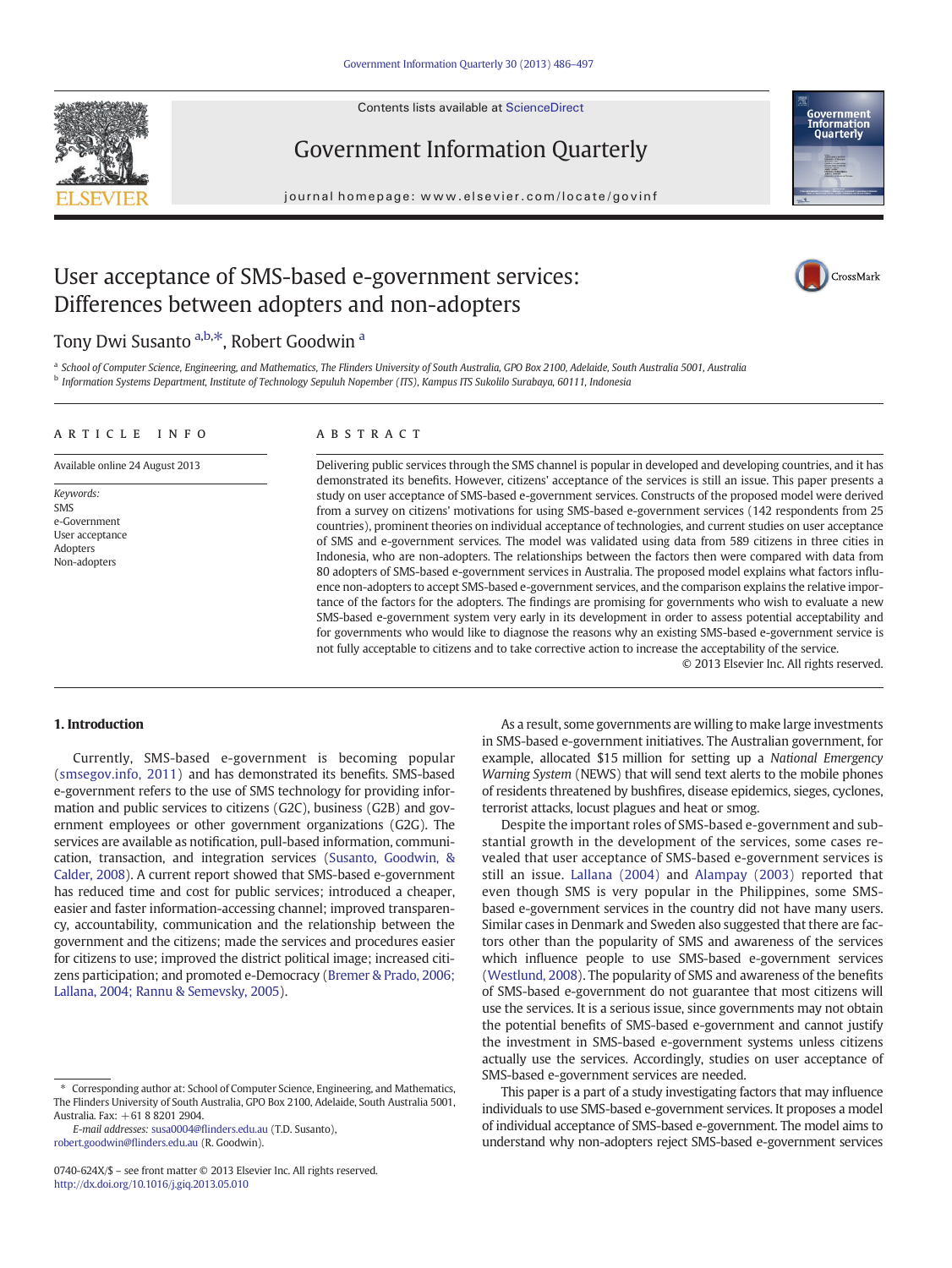and what factors would influence them to use the services. Moreover, this paper also analyzes the relative importance of each proposed factor for the adopters. From a practical standpoint, the findings are promising for governments, e-government practitioners, and system designers not only in explaining why an SMS-based e-government service is unacceptable to a set of users, but also in understanding how to improve user acceptance through the design of the system and the service.

#### 2. To formulate a research model

To identify the adoption factors of SMS-based e-government services, this study initially conducted a survey investigating citizens' motivations for using or not using SMS-based e-government services over three months (April–June 2010) collecting 159 responses from 25 countries [\(Susanto & Goodwin, 2010a](#page--1-0)). A triangulation method combining a web-based survey, a paper questionnaire and a phonecall interview was used to improve the validity of the collected data. The majority of the respondents were from Indonesia and India (66.7%), male, 31–40 years old and included respondents who have internet access and ones who do not. The survey identified 15 beliefs which influenced individuals to use or to reject an SMS service as shown in [Appendix A.](#page--1-0)

Further, to compose the factors into a research model, this study also reviewed extant technology adoption models and user acceptance of SMS and e-government services found in four research areas: adoption research, diffusion research, uses and gratifications, and domestication studies. Since SMS-based e-government is e-government services delivered through the SMS channel, this study assumed that the determinants of adopting SMS-based e-government services are composed of the determinants of adopting SMS and of adopting e-government services.

Among prominent technology adoption models, this study adopted the decomposed theory of planned behavior (DTPB) for the following reasons. First the DTPB was developed especially for understanding information technology use [\(Taylor & Todd, 1995a](#page--1-0)) and effectively explained individual intentions and behavior in adopting e-government services [\(Hung, Chang, & Yu, 2006\)](#page--1-0) and mobile services ([Yulong &](#page--1-0) [Wenli, 2009\)](#page--1-0).

Second the acceptance of SMS-based e-government services is not entirely in citizens' control: this condition satisfies core assumption of the DTPB that the presence of constraints including self-efficacy and facilitating conditions (such as the absence of mobile device or lack of skills to use SMS) can inhibit both the intent to use the service and the usage behavior itself.

Third the DTPB incorporates social influences which are relevant for collaborative systems in the everyday life context like SMS-based e-government ([Dennis, Venkatesh, & Ramesh, 2003; Malhotra & Galleta,](#page--1-0) [1999\)](#page--1-0).

Fourth the DTPB with its decomposition approach offers two advantages over other prominent models with monolithic belief structures (such as Theory of Reasoned Action, Technology Acceptance Model, and Theory of Planned Behavior): studies showed that monolithic belief structures, representing a variety of dimensions, are not consistently related to the antecedents of intention [\(Taylor & Todd, 1995a, 1995b](#page--1-0)); the decomposition approach, on the contrary, can provide a stable set of beliefs which can be applied across various settings overcoming some of the disadvantages in operationalization noted with other traditional intention models ([Berger & Ida, 1993; Mathieson, 1991](#page--1-0)).

Moreover, due to the elaborate nature of the TPB, the DTPB provides a more complete understanding of usage behavior relative to parsimonious models such as the TAM and the TPB [\(Taylor & Todd, 1995a,](#page--1-0) [1995b\)](#page--1-0). The last but not least is the survey conducted by this study [\(Susanto & Goodwin, 2010a](#page--1-0)) also revealed that individuals' motives for using SMS-based e-government services include attitudinal beliefs, social beliefs, and control beliefs as suggested in the DTPB model.

The proposed model focuses on factors determining usage intention since this study aims to discover what factors influence non-adopters to use SMS-based e-government services and usage intention is confirmed as the strongest predictor of actual usage ([Ajzen, 1991;](#page--1-0) [Davis, Bagozzi, & Warshaw, 1989; Fishbein & Ajzen, 1975; Taylor &](#page--1-0) [Todd, 1995a; Venkatesh, Michael, Gordon, & Fred, 2003](#page--1-0)). Usage intention has been also confirmed as the strongest predictor of usage behavior of SMS-based services [\(Kaasinen, 2005; Turel, Serenko, &](#page--1-0) [Bontis, 2007\)](#page--1-0). Usage intention (UI) is used as an indicator of the acceptance. Usage intention is defined as a measure of the strength of an individual's intention to use an SMS-based e-government service [\(Davis et al., 1989](#page--1-0)).

How to develop an individual's intention to use an SMS-based e-government service or how to predict whether someone would have an intention to use or not to use the service, the DTPB model and this study suggest looking at three independent determinants: attitude towards using the services (A), perceived behavioral control (PBC), and subjective norms (SI) (Icek [Ajzen, 1991; Horst, Kuttschreuter, &](#page--1-0) [Gutteling, 2007; Hung et al., 2006; Taylor & Todd, 1995b; Titah & Barki,](#page--1-0) [2006; Treiblmaier et al., 2004](#page--1-0)). Referring to a case study of an online tax filing and payment system in Taiwan showed that individuals' intentions to use the e-government service was mainly influenced by attitude (72% in variance) and to a small extent by the subjective norms and perceived behavioral control ([Hung et al., 2006](#page--1-0)). The significant role of these three salient constructs as direct determinants of intention were also confirmed in more recent studies related to user acceptance of SMS [\(Bamba & Barnes, 2006; Bauer et al., 2005; Dennis et al., 2003;](#page--1-0) [Dickinger et al., 2005; Gong & Yan, 2004; Grant & Donohoe, 2007;](#page--1-0) [Kim et al., 2008; Nysveen, Pedersen, & Thorbjornsen, 2005\)](#page--1-0) and e-government services [\(Awadhi & Morris, 2008; Dimitrova & Chen,](#page--1-0) [2006; Horst et al., 2007; Hung et al., 2006; Treiblmaier et al., 2004](#page--1-0)). Attitude refers to the degree to which a person has a favorable or unfavorable evaluation of using the SMS-based e-government service in question. Perceived behavioral control is the extent to which a person perceives that the required opportunities and resources to use an SMSbased e-government service are available to him/her, and subjective norms or normative social influence is a person's perception that most people who are important to him think he should or should not perform the behavior ([Ajzen, 1991\)](#page--1-0). The proposed model suggests there are positive relationships between attitude towards use, perceived behavioral control, and social norms, with intention to use SMS-based e-government services ([Hung et al., 2006; Nysveen et al., 2005; Scharl, Dickinger, &](#page--1-0) [Murphy, 2005; Taylor & Todd, 1995b\)](#page--1-0).

Further by adopting the decomposition approach of the DTPB, this study specifically investigated the dimensions of the three salient beliefs in the context of SMS-based e-government services. It derived the underlying beliefs (the dimensions) from the adoption factors suggested by existing studies on SMS-based services [\(Appendix C](#page--1-0)) and egovernment services [\(Appendix B](#page--1-0)), and the survey on individuals' motivations to use SMS-based e-government ([Appendix A](#page--1-0)).

This study theorizes that the perceived behavioral control is composed by two beliefs: facilitating conditions (FC) and self-efficacy (FC); the social influence is composed by one belief: normative social influence (NSI); and the attitude towards using SMS-based e-government services (A) is composed by eight beliefs: perceived ease of use (PEU), perceived convenience (PC), perceived reliability and quality of the information (PRQI), perceived cost (PCt), perceived personal relationship (PPR), perceived responsiveness (PRs), perceived risk (PRk), and perceived compati-bility (PCy). [Appendices D, E, and F](#page--1-0) consecutively present the research model, definitions of the constructs, and a summary of the hypotheses and the supporting studies.

Compared to the original DTPB model, this study introduced six attitudinal beliefs specifically for user acceptance of SMS-based e-government services: perceived convenience (PC), perceived reliability and quality of the information (PRQI), perceived cost (PCt), perceived personal relationship (PPR), perceived responsiveness (PRs), and perceived risk (PRk). Instead of